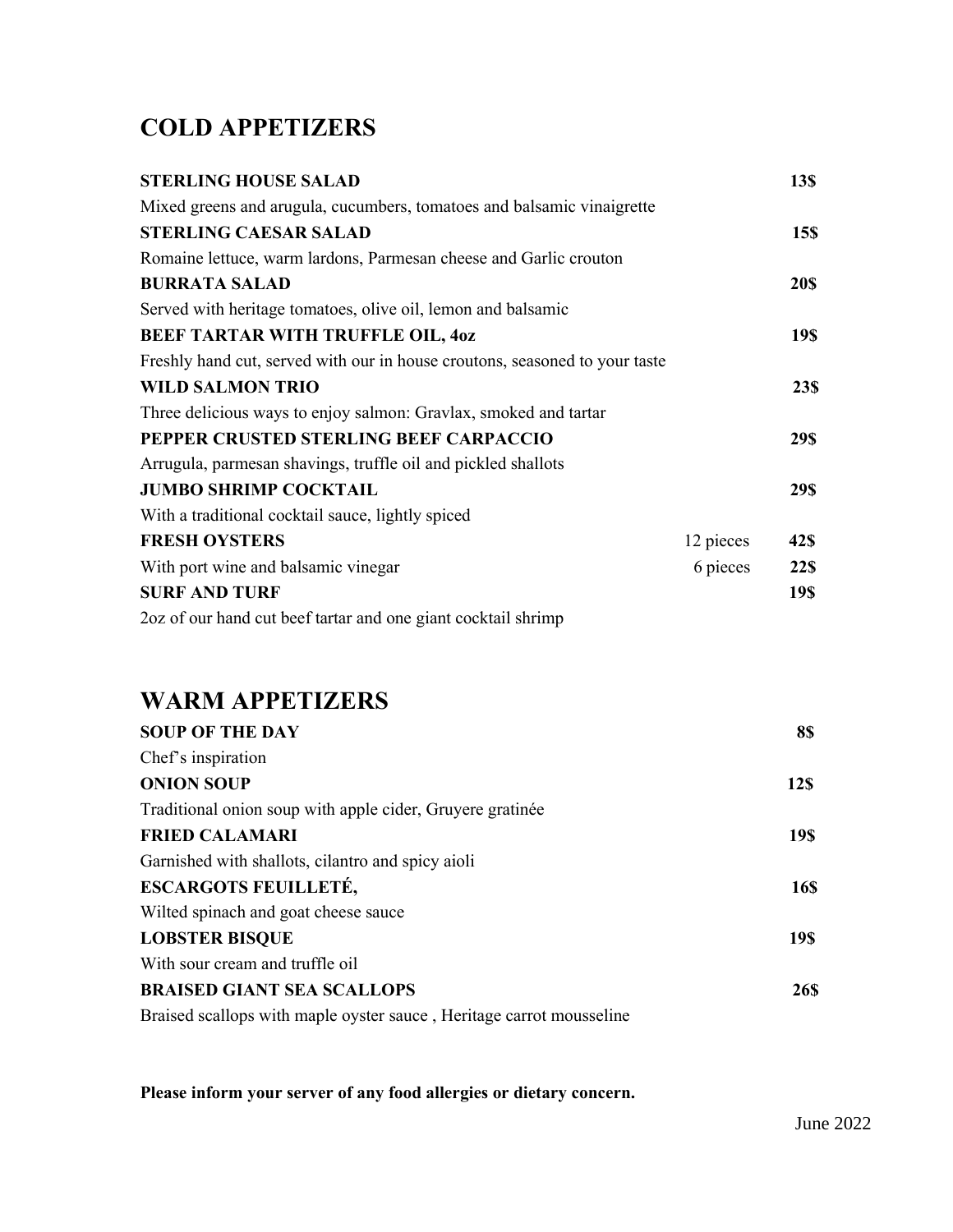# **FISH AND SEAFOOD**

| 1/2 POUND GIANT SHRIMPS                                                           | 49\$         |
|-----------------------------------------------------------------------------------|--------------|
| Served with a fine herb butter, basmati rice and vegetables                       |              |
| 1/2 POUND GIANT SCALLOPS                                                          | 55\$         |
| Served with a sweet port reduction wine sauce, garlic potato puree and vegetables |              |
| 60z CARIBBEAN SEA ROCK LOBSTER TAIL(upon availability)                            | market price |
| Aromatic basmati rice, fresh vegetables and homemade drawn garlic butter          |              |
| PAN ROASTED SALMON FILLET, SERVED MEDIUM                                          | 47\$         |
| Roasted wild mushroom risotto with asparagus, covered in creamy béarnaise sauce   |              |
| <b>ICELANDIC COD</b>                                                              | <b>47\$</b>  |
| Chef inspired preparation with red pepper coulis                                  |              |

### **SURF & TURF**

*To create your own surf and turf, or even to create an appetizer platter! Prices are per unit.*

| <b>SEA SCALLOP U10</b>                                  | 11\$         |
|---------------------------------------------------------|--------------|
| <b>SHRIMP 6/8</b>                                       | 13\$         |
| <b>LOBSTER TAIL, 3-40Z</b>                              | <b>23\$</b>  |
| 60z CARIBBEAN SEA ROCK LOBSTER TAIL (upon availability) | market price |

**Please inform your server of any food allergies or dietary concern.**

### **CHEF SUGGESTION'S**

| <b>SURF AND TURF 60Z FILET MIGNON WITH 1/4 POUND TIGER SHRIMP</b>                    | 72\$ |
|--------------------------------------------------------------------------------------|------|
| Choice of sides, sauce and accompaniement of seasonal vegetables                     |      |
| <b>80z BURNT GOAT CHEESE STERLING FILET MIGNON</b>                                   | 71\$ |
| Served with garlic potato puree and seasonal vegetables                              |      |
| <b>18oz RACK OF WILD BOAR</b>                                                        | 62\$ |
| Honey mustard marinade, baked potato and seasonal vegetables                         |      |
| <b>12oz NY SIRLOIN OSCAR</b>                                                         | 72\$ |
| Served with a giant shrimp and scallop, potato puree and topped with béarnaise sauce |      |